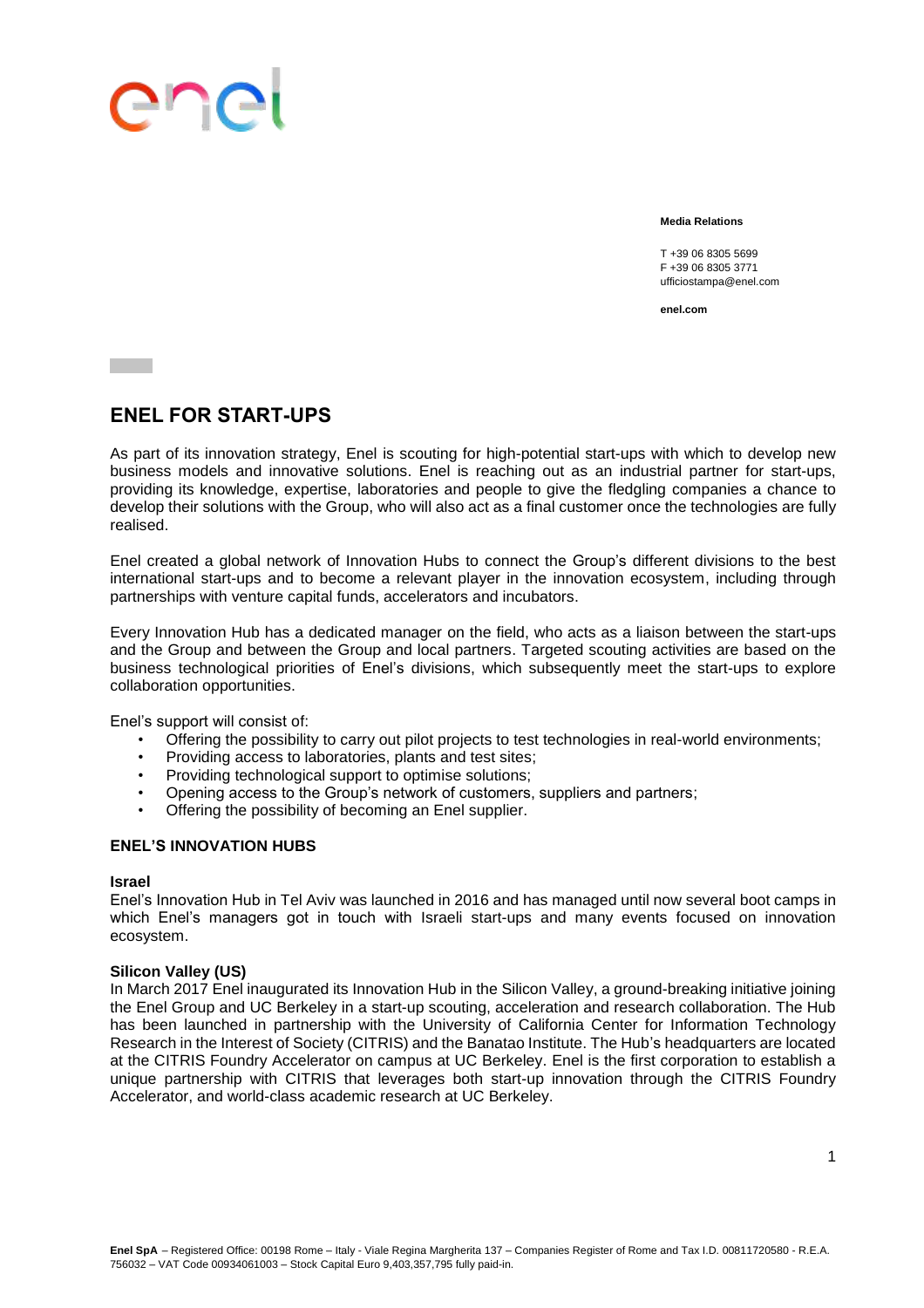# ene

#### **Brazil**

Enel Innovation Hub in Rio de Janeiro recently launched an international open call aimed at selecting startups from all over the world, which will have the possibility to collaborate with Enel in the development of their solution and to take part to an acceleration program at the Enel Innovation Hub in the Silicon Valley,

#### **Chile**

Enel launched an Innovation Hub in Santiago which is now partnering with Start-up Chile, the leading startup program in South America, to scout for new opportunities and select the best start-ups for collaboration with Enel's business lines.

#### **Russia**

Enel recently launched its Russian Innovation Hub in Moscow within the Skolkovo technology ecosystem, which is aimed at identifying and developing partnerships with Russian start-ups, SMEs and other companies on a wide range of projects in different fields such as energy efficiency solutions, smart grids, renewables, Internet of Things (IoT) and big data analytics.

#### **Spain**

Enel and its subsidiary Endesa have recently launched their Innovation Hub in Madrid. The hub is housed in *The Cube,* a highly innovative space set up by and for entrepreneurs, where startuppers will be provided with infrastructures and know-how aimed at finding solutions all along the energy value chain, from reducing greenhouse gas emissions to automation of power supply, also including new business models and new solutions according to the Group's strategic priorities, with a focus on Internet of Things (IoT).

#### **OTHER INITIATIVES WITH START-UPS**

The Enel Group is a global partner of and strategic advisor to Energy Excelerator, a leading American incubator for clean energy start-ups based in Hawaii. As a global partner, Enel will be part of Energy Excelerator's strategic advisory board, to provide member start-ups with the support needed to develop innovative clean energy solutions. The Energy Excelerator's unique approach complements Enel's incubator strategy and further expands the company's start-up reach.

The Enel Group partnered with Swiss-based group Seedstars to establish a competition aimed at identifying innovative start-ups in the field of electricity access in Africa.

Enel is also involved in a range of other start-up acceleration programmes, such as Energy Start in Latin America and INCENSe in Europe.

Some of the start-ups with which Enel cooperates are:

**I-Em**: has developed a range of products dedicated to renewable energy facilities, such as a system for the remote monitoring of renewable energy plants, sophisticated forecasting software for solar and wind power and an energy efficiency solution targeted at the industrial sector. I-Em also works closely with Enel, providing output forecasting and monitoring services for several dozen of its renewable energy plants. Also under way is a project that, building on I-Em's data analysis skills, is seeking to develop a predictive maintenance solution for renewable plants.

**Bidgely:** the developer of disaggregation software that remotely identifies the consumption of individual home appliances, providing a consumption breakdown via a mobile app. The solution increases customer